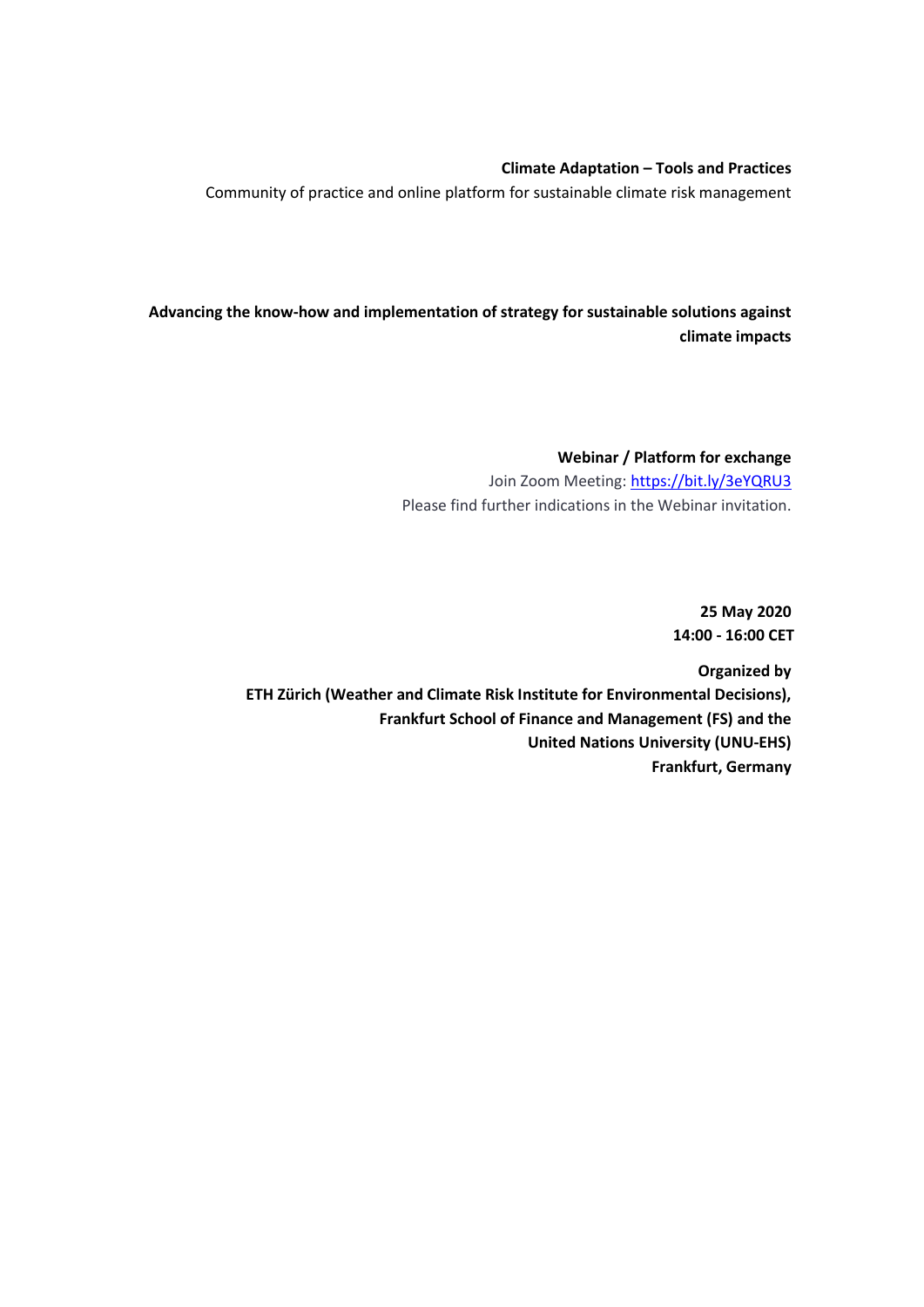#### **1. Context**

**The Climate Crisis**: In changing climatic conditions, humans and communities are facing new challenges every day. Expected climate changes present not only a serious threat to vulnerable countries and communities but have already become a global reality with a significant increase in the number and frequency of hazardous events. The loss of life, infrastructure and ecosystems is unprecedented and presents us with the challenging tasks of managing the current as well as future expected impacts of natural disasters due to climate change.

**Unlocking Climate Finance**: While measures exist to adapt to an ever changing environment, decisionmakers on all levels – from multinational organizations, sovereigns, sub- sovereigns, cities and companies down to the local community – need the facts to identify the most cost-effective instruments, they need to know the potential weather and climate-related impacts over the coming decades, to identify measures to manage these risks – and to decide whether the benefits will outweigh the costs. Beyond climate analystics, a fact-based monetarization of climate impacts and measure of is a decisive entry point towards unlocking climate finance.

**Bridging the Gap**: Bridging between finance, climate science, the private sector, governments and communities requires to increase the pace and reach of their collaboration from all actors. Recognising this, **ETH-Zürich, Frankfurt School and UNU-EHS are joining forces** to launch an international network on climate analytics for adaptation and climate finance. This network will foster **comprehensive and quantified climate risk assessment, highlighting its use for climate risk management including risk transfer.** The platform would support practitioners in their efforts to better evaluate and manage their climate risks using the latest **probabilistic analysis tools**.

The **Economics of Climate Adaptation (ECA)** methodology represents one of these tools. It provides decision-makers with a fact base to answer these questions in a systematic way. It enables them to understand and quantify the impact of climate change and to identify actions to minimize that impact at lowest cost. The application of a worldwide consistent, yet locally specific methodology to strengthen climate resilience therefore allows integrating adaptation with economic development and sustainable growth. **CLIMADA (CLIMate ADAptation) - the open-source and -access global platform for probabilistic risk modelling and options appraisal underpins the ECA approach** by using state-ofthe-art probabilistic risk modelling and options appraisal.

#### **2. Objectives**

This webinar aims at **bringing stakeholders together** and at **bridging between finance and analysis** to **trigger climate action**. Particularily, ETH-Zürich, Frankfurt School and UNU-EHS look forward to **enhance interactions within the various stakeholders** working with the latest **probabilistic analysis tools** such as the ECA methodology and CLIMADA. To do so, the following activities are forseen:

- 1) Present CLIMADA and the ECA methodology;
- 2) Introduce the CLIMADA Community of Practice hosted by ETH-Zürich;
- 3) Present the concept for a ECA Network online platform hosted by UNU-EHS and discuss focus for its further development;
- 4) Highlight examples of ongoing ECA Studies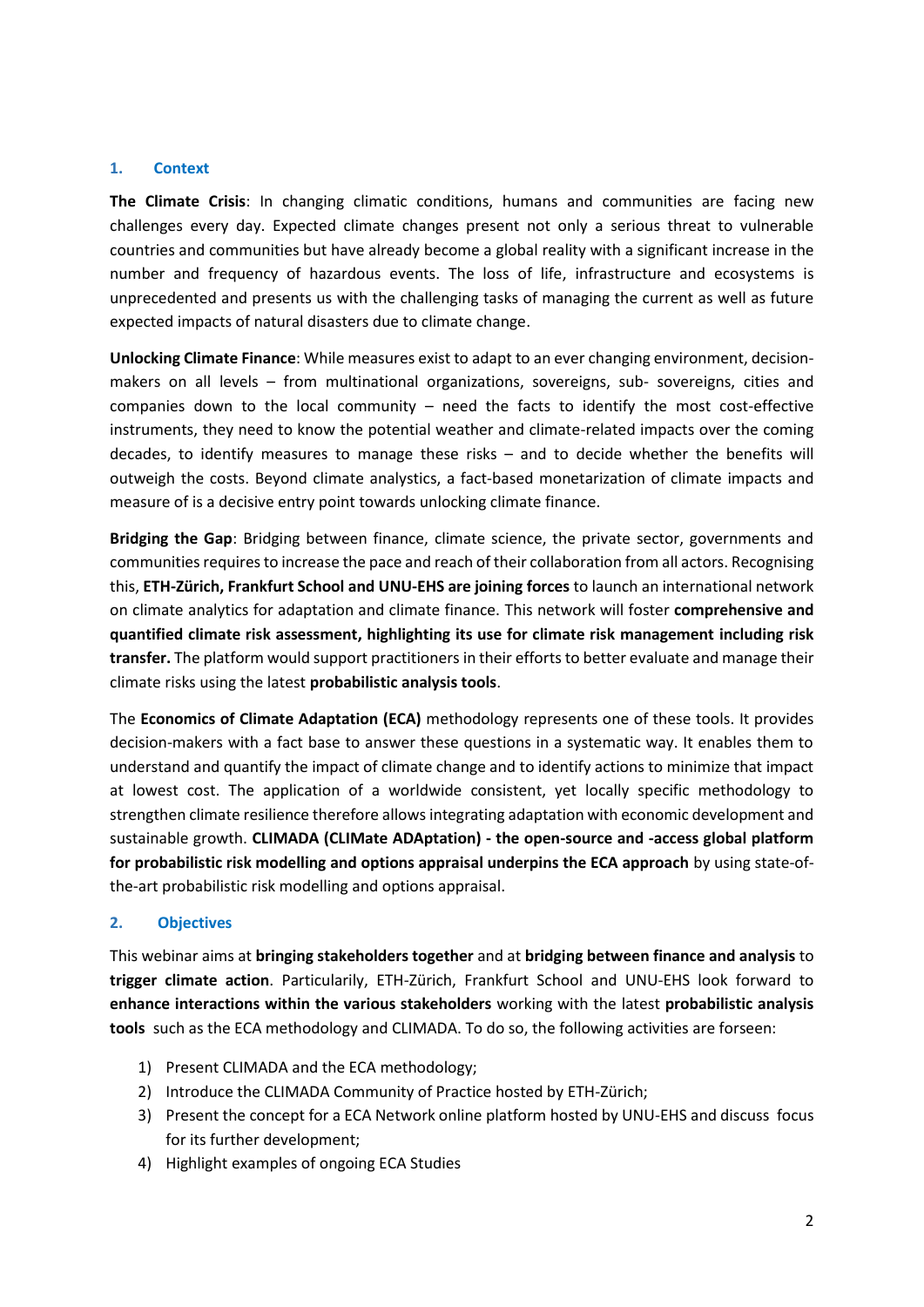## **3. Tentative Agenda**

- Introduction and Scope (5min, ETH/FS/UNU)
- Presentation of CLIMADA (10min, ETH)
- Best practices in the "Value Chain" of ECA Studies (10min, FS)
- Presentation of ECA methodolgy
- Presentation of Concept for a ECA Network online platform (10min, UNU)
- Open Discussion and Next Steps (30min, ETH/FS/UNU) *Parallel sessions and plenary (using Zoom)*
	- o Collecting first feedbacks (various methods, e.g. slido)
	- o Interest and intended contributions (slido)
	- o Suggestions on future agendas
	- o Next steps
- Closing (5min, ETH/FS/UNU)

## **4. Guiding questions for the webinar and establishment of the Community of Practice**

- What is the Economics of Climate Adaptation (ECA) methodology ?
- How does CLIMADA work in essence?
- How exactly do ECA and CLIMADA relate to each other?
- What does it take to run an ECA and what to use CLIMADA?
- What's currently available on the CLIMADA platform, what's the development plan?
- What should be the hosting method for a Community of Practice?

#### **5. Moderators**

David N. Bresch (Professor for Weather and Climate Risks, ETH Zürich) Annette Detken (Head of InsuResilience Solutions Fund, Frankfurt School) Maxime Souvignet (Team Lead ECA, UNU-EHS)

#### **6. Participants**

Practitioners and users working in active in the field of development and climate finance interested in quantified climate risk analysis, management and cost-benefit analysis by means of ECA (Economics of Climate Adaptation) and CLIMADA (CLIMate ADAptation), e.g.

- International organizations
- Governmental organizations
- Local and international project partners
- Donors and donors' agencies
- Multilateral, regional and national development banks
- Insurance sector representatives
- Academia
- Active user base and partners of ECA methodology and CLIMADA platform, local and international project partners and public sector organizations